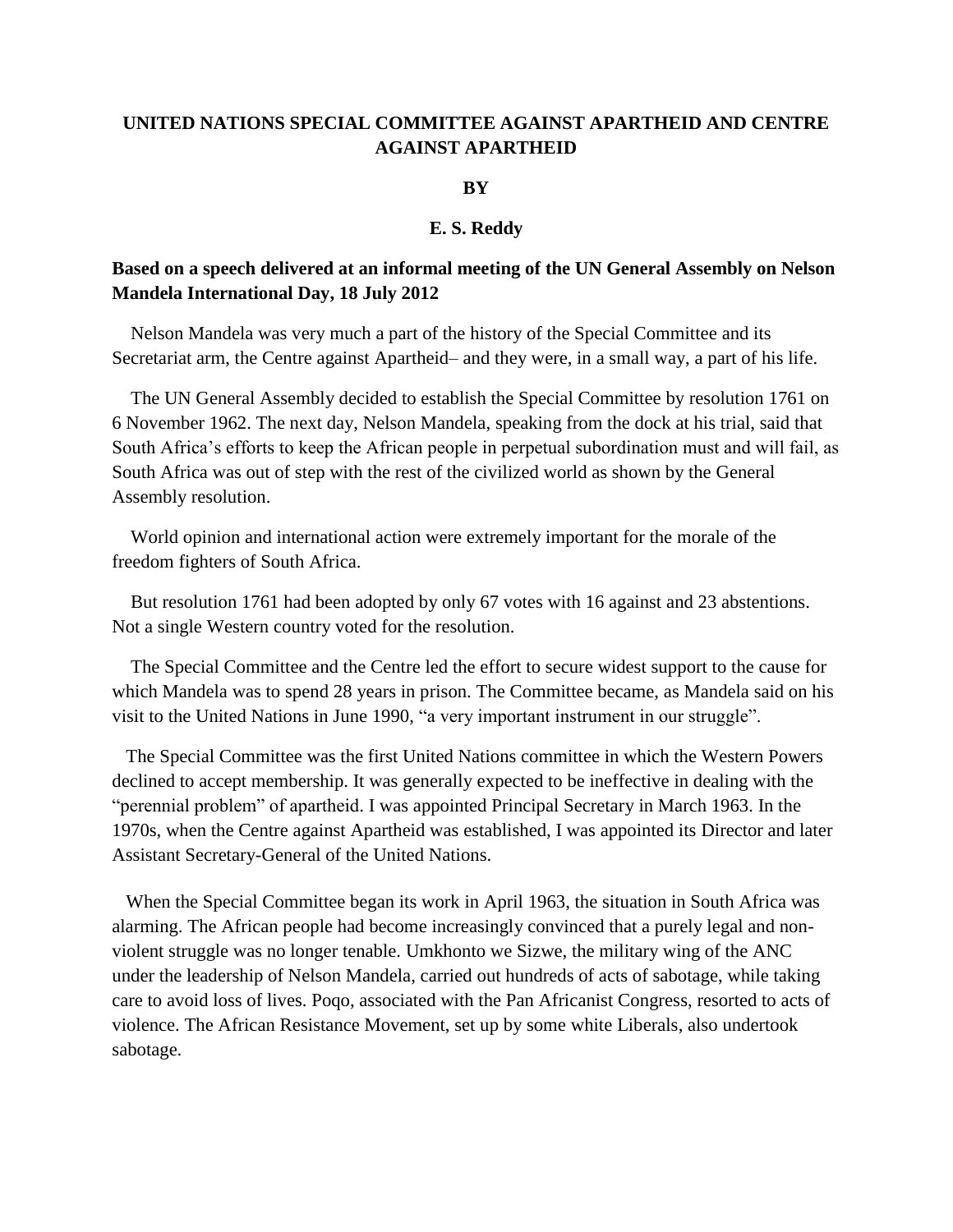The government responded with more repression, casting aside the rule of law and permitting detention and widespread torture of opponents of apartheid.

 The mandate of the Special Committee was merely to review the situation in South Africa and report to the General Assembly and the Security Council. But, with the explosive situation in South Africa, the need was not for mere reviews of developments.

 Diallo Telli of Guinea, who was elected Chairman of the Committee, declared at the first meeting that the reviews by the Committee must be a basis for action by the United Nations and Member States. The Committee decided to invite communications with relevant information and to hear petitioners. It heard an ANC delegation, as well as Patrick Duncan, who was then with the PAC, in July.

 The Committee was action-oriented from its inception, though its initial mandate was only to review developments in South Africa.

 Soon after it began its work, it submitted two special reports proposing that the Security Council discuss the situation and take effective measures, including an arms embargo..

 The Summit Conference of Independent African States, held in Addis Ababa in May 1963, approved the report of the Special Committee and chose four African Foreign Ministers to represent the Continent before the Security Council.

 The Security Council decided in August to recommend an arms embargo. The United States announced an embargo even before the resolution. Britain followed next year when a Labour Government came to power.

 A major achievement of the Special Committee in its first year was General Assembly resolution 1881 of 11 October 1963.

 Nelson Mandela and his colleagues were brought before the court on 8 October in what came to be known as the Rivonia trial. Within a few hours, on the proposal of Diallo Telli, the Special Political Committee of the General Assembly took up the question of apartheid and heard Oliver Tambo, the head of the external mission of the ANC.

 Fifty-five delegations co-sponsored a draft resolution to call on the South African Government to abandon the Rivonia trial and release all political prisoners. It was adopted by the General Assembly on 11 October by 106 votes, with only South Africa voting against.

That resolution was a landmark in isolating the apartheid regime.

 For the next nine months, the Special Committee concentrated on efforts to save the lives of the Rivonia accused while pressing the case for effective sanctions against South Africa.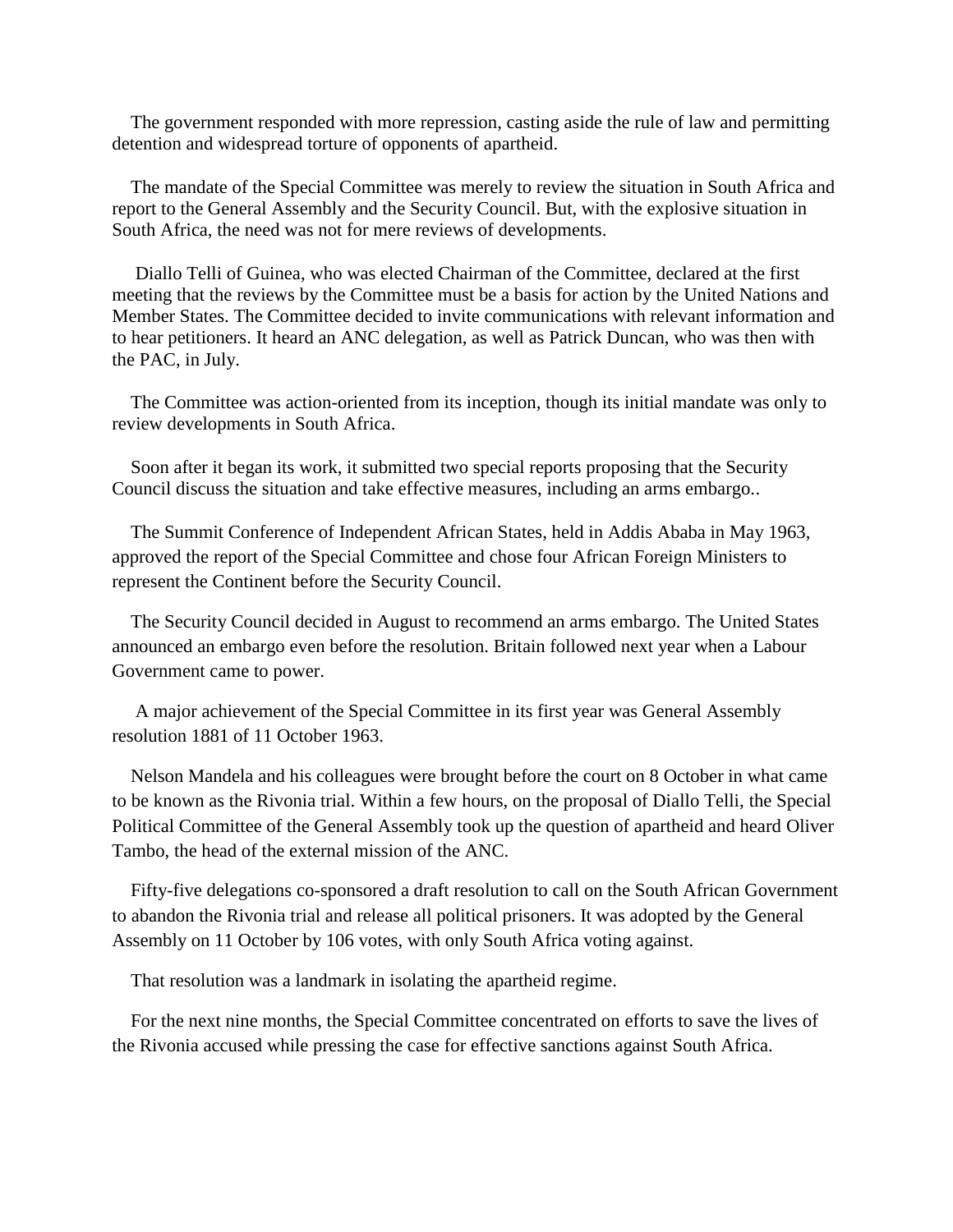We were relieved that Nelson Mandela and others were spared death sentences so that they could become an inspiration even behind bars and lead the country after liberation.

 By 1965, however, the Government was able to deal a severe blow to the liberation movements. Most of their leaders were in prison, restriction or exile. The movements required several years to revive their underground structures.

During this period, the Special Committee helped greatly to keep the issue alive.

- On its initiative, the United Nations set up a Trust Fund for South Africa for legal assistance to political prisoners and help for their families and refugees. That was without precedent and led to one of the most worthwhile operations in support of the liberation struggle.
- The Committee initiated a United Nations information campaign against apartheid.
- Achkar Marof of Guinea, the second Chairman of the Special Committee, challenged the credentials of the South African delegation to the General Assembly in 1965 and since then the credentials were never accepted.

## *International Campaign against Apartheid*

 But we were faced with a deadlock on sanctions. After the arms embargo by the United States in 1963 and by the Labour Government in Britain in 1964, the major Western Powers were unwilling to take any more measures against South Africa. France, in fact, became a major supplier of arms to South Africa.

 The Special Committee had to formulate a long-term strategy to persuade the major Western Powers to impose sanctions, and to build the broadest coalition of governments and NGOs to isolate apartheid South Africa and assist the liberation movement.

 The Committee launched an "international campaign against apartheid under the auspices of the United Nations" with the endorsement of the General Assembly in 1966.

 The campaign was based on the recognition that apartheid was of concern to the entire world, that it should not be treated as a cold war issue, and that the United Nations had a vital interest in securing the elimination of apartheid.

 The Committee made patient efforts to secure the cooperation of the smaller Western countries and thereby isolate the Powers which had extensive economic interests in South Africa and treated its regime as an ally in the cold war.

 The Nordic countries were the first to respond, supporting sanctions in principle and contributing generously to funds for assistance to South Africans. They were followed by other Western States. By the mid-1980s, most resolutions were adopted unanimously or with only two governments, sometimes only one, voting against or abstaining. France had begun to cooperate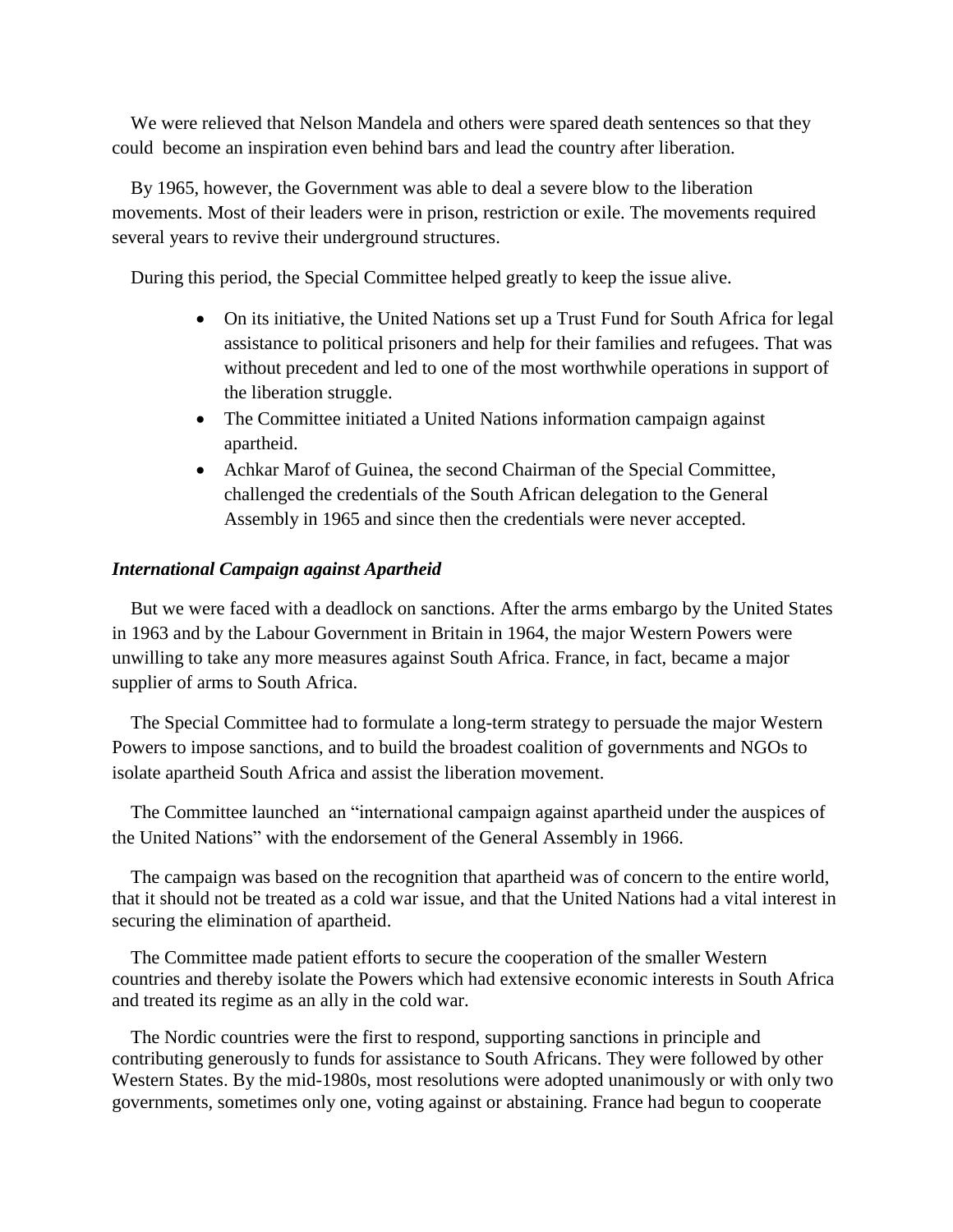in action after the election of a Socialist President in 1981.

 While pressing the Security Council to adopt sanctions against South Africa, the Committee pursued the enormous possibilities of action, short of binding economic sanctions, through the General Assembly and other organs of the United Nations, as well as agencies within the United Nations family. Equally important were the possibilities of action by civil society.

 The Special Committee and the Centre established intimate relations with anti-apartheid and solidarity movements and other NGOs to promote public campaigns to isolate apartheid South Africa in every field, to exert pressure on the recalcitrant governments and to provide political and material assistance to the liberation struggle.

 The international campaign was in fact many campaigns. Some were initiated by the Special Committee. Others were initiated by national anti-apartheid movements or trade unions or churches. The Special Committee encouraged such campaigns and helped internationalize them.

 There were campaigns for a sports boycott, cultural boycott, expulsion of South Africa from organizations and conferences, ending emigration of skilled workers to South Africa, - for an arms embargo, an oil embargo and disinvestment from South Africa –involving millions of people around the world. "People's sanctions" had a great impact.

 The Special Committee organized or co-sponsored about 40 international conferences and seminars to consult on action. It promoted observance of international days against apartheid.

 One of the most important campaigns was the campaign to Free Mandela and other political prisoners.

 The Special Committee and the Centre gave widest publicity in different languages for the statement from the dock by Mandela on 20 April 1964 – a statement which moved millions of people.

 In 1978, I wrote personal letters to several governments and friends in anti-apartheid movements and other organizations suggesting the observance of the  $60<sup>th</sup>$  birthday of Nelson Mandela. The response was far beyond any expectations. Ten thousand letters and messages were sent on that day to Mandela in prison and his wife Winnie interned in a remote village.

 The Chairman of the Special Committee co-sponsored with the Mayor of Glasgow a declaration by Mayors for the release of Mandela. With the help of United Nations offices around the world, we were able to obtain signatures by two thousand mayors.

 The Special Committee and the Centre worked with anti-apartheid groups to promote honours to Mandela by Governments, cities and institutions. The media reported a "Mandela fever" in Western Europe.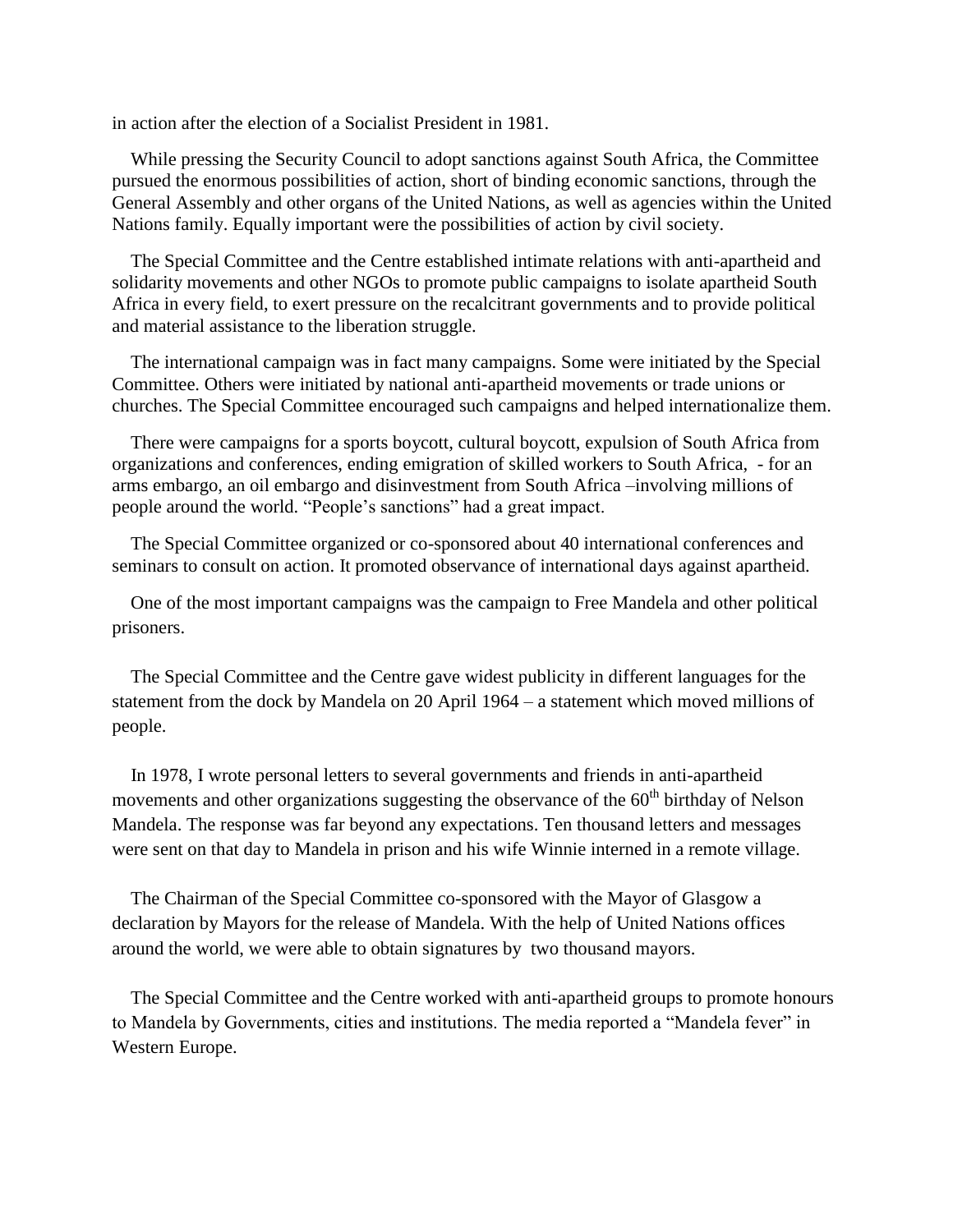The numerous honours by governments and institutions to Mandela, a political prisoner, were unprecedented in history.

 The campaigns achieved great successes because of the close cooperation of the Special Committee with the Organization of African Unity, the Non-aligned Movement, the Specialized Agencies of the United Nations, anti-apartheid and solidarity movements and many NGOs and individuals.

 In 1989, Ibrahim Gambari of Nigeria, then Chairman of the Special Committee, piloted the General Assembly Declaration for a negotiated settlement leading to the transformation of South Africa into a non-racial and democratic State. It was adopted by consensus.

 The Special Committee and the Centre contributed greatly to the process of evolution from a divided vote in the General Assembly in 1962 to consensus in 1989.

### *A New Phenomenon in the United Nations*

During this process, the Special Committee and the Centre created many precedents.

 In October 1963, during the first visit of Oliver Tambo to the General Assembly, the Special Committee and the Centre hosted a reception in his honour. It was attended by the Secretary-General, and by the ambassadors of the United States and the United Kingdom among others.

 A reception in honour of a leader of a liberation movement at the UN Headquarters was unprecedented. Since then, we arranged receptions at the United Nations many times in honour of Oliver Tambo and leaders of anti-apartheid groups.

 The Special Committee often invited liberation movements and anti-apartheid groups to its meetings and conference, arranging payment of fares and subsistence, and commissioned papers from them. It dropped using the term "petitioners" for the liberation movements and treated them as honoured guests. They were elected officers at United Nations conferences.

 The Special Committee and the Centre, I would venture to say, became a new phenomenon in the United Nations by their emphasis on action rather than words; by introducing the concept of campaigns by the United Nations; by recognizing the need to supplement diplomatic action by efforts to organize public support; and by imaginative initiatives such as the sponsorship of one of the most impressive art exhibits of the 1980s dedicated to Nelson Mandela.

 They recognized that the struggle for freedom was the responsibility and prerogative of the South African people, under the leadership of their liberation movement, and that the role of the United Nations, of Member States and of anti-apartheid movements was secondary. It was to help the South African people in their struggle and to facilitate liberation with the least possible violence and suffering.